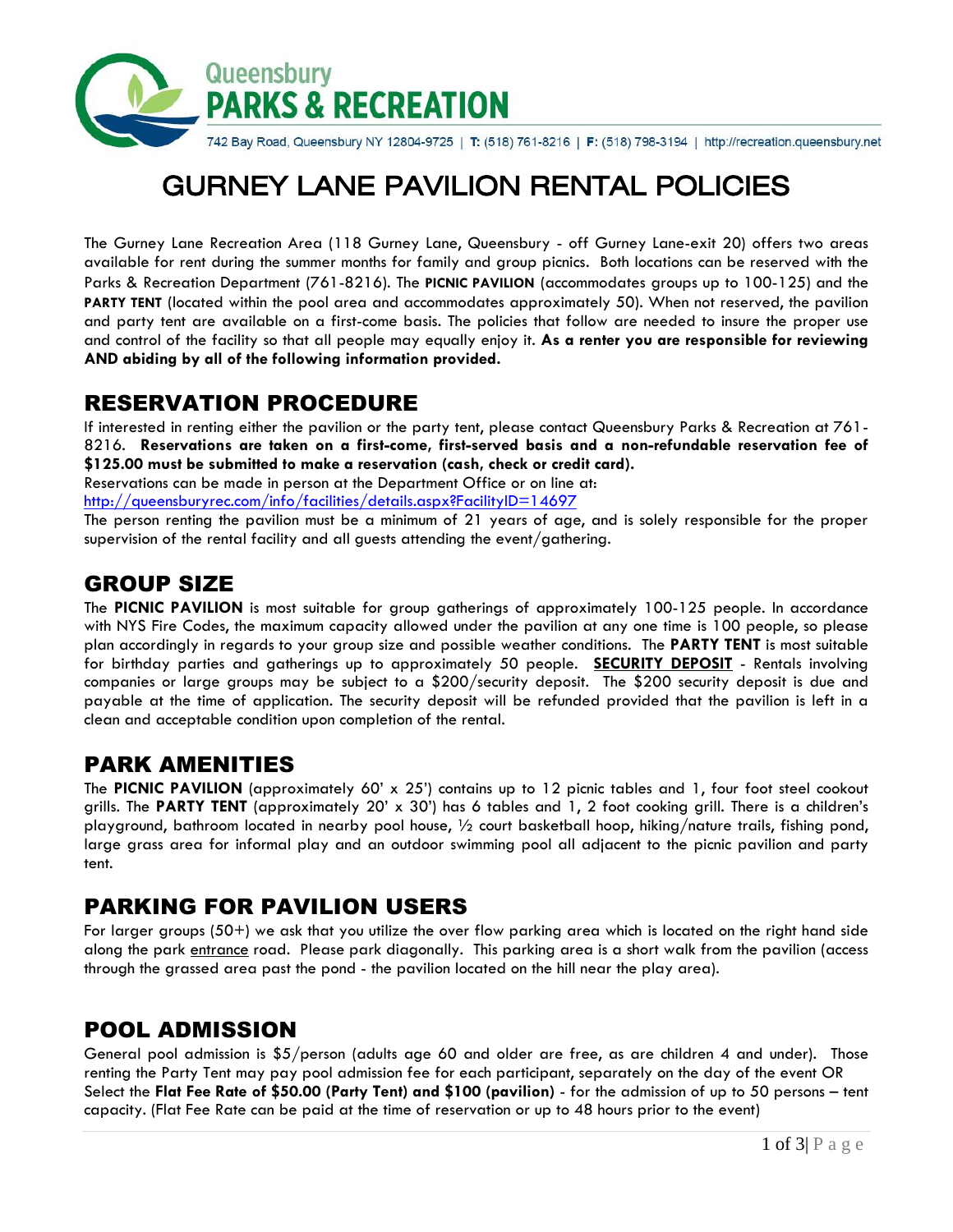

# SET-UP, CATERING & DECORATIONS

Groups are responsible for their own set-up and take-down. If a catering service is being used, deliveries and pick-up of equipment, food, or other items MUST not block traffic flow in the upper parking area.

Decorations are allowed, provided that they will not cause damage to the facility. If it is necessary for your group to mount or hang items, please use masking tape only. The use of pins, tacks or nails on the posts is strictly prohibited. ALL decorations must be taken down at the end of the rental period.

# OUTDOOR TENTS

Erecting tents is prohibited unless prior permission has been granted by the Director of Parks & Recreation or the Recreation Commission. If permission granted, it is preferred that all tents be freestanding, due to concern with turf damage. Tents must be set-up and taken down the day of your rental. The department reserves the right to deny the size and/or quantity of any outdoor tent set-up requests.

# RENTAL DATES/HOURS OF USE

#### **RENTAL DATES/HOURS OF USE**

#### **Rental Season: Memorial Day Weekend – Labor Day Weekend**

(Note: - Pavilion/party tent can be rented on all holidays)

If you are interested in renting the pavilion during the "off-season", please contact the Department directly, 761- 8216 to inquire about availability.

*Please note that pavilion/party tent use ends prior to park closure, in order to provide users' 30-minutes to pick-up, clean the area and exit the park. PLEASE NOTE: The department reserves the right to close the park and/or adjust park hours based on any number of conditions or facility operation issues. In this event, the pavilion renters will be notified as far in advance as is possible and will have use up to 30-minutes prior to the announced closing time.*

### INSURANCE

Large groups, companies or organizations that wish to rent the Gurney Lane Pavilion must provide the Town with a Certificate of Insurance that names the Town of Queensbury as an additional insured. This certificate must be provided PRIOR to the scheduled rental date. Coverage amounts: \$2,000,000-operations aggregate, \$2,000,000-general aggregate & \$1,000,000-any one occurrence